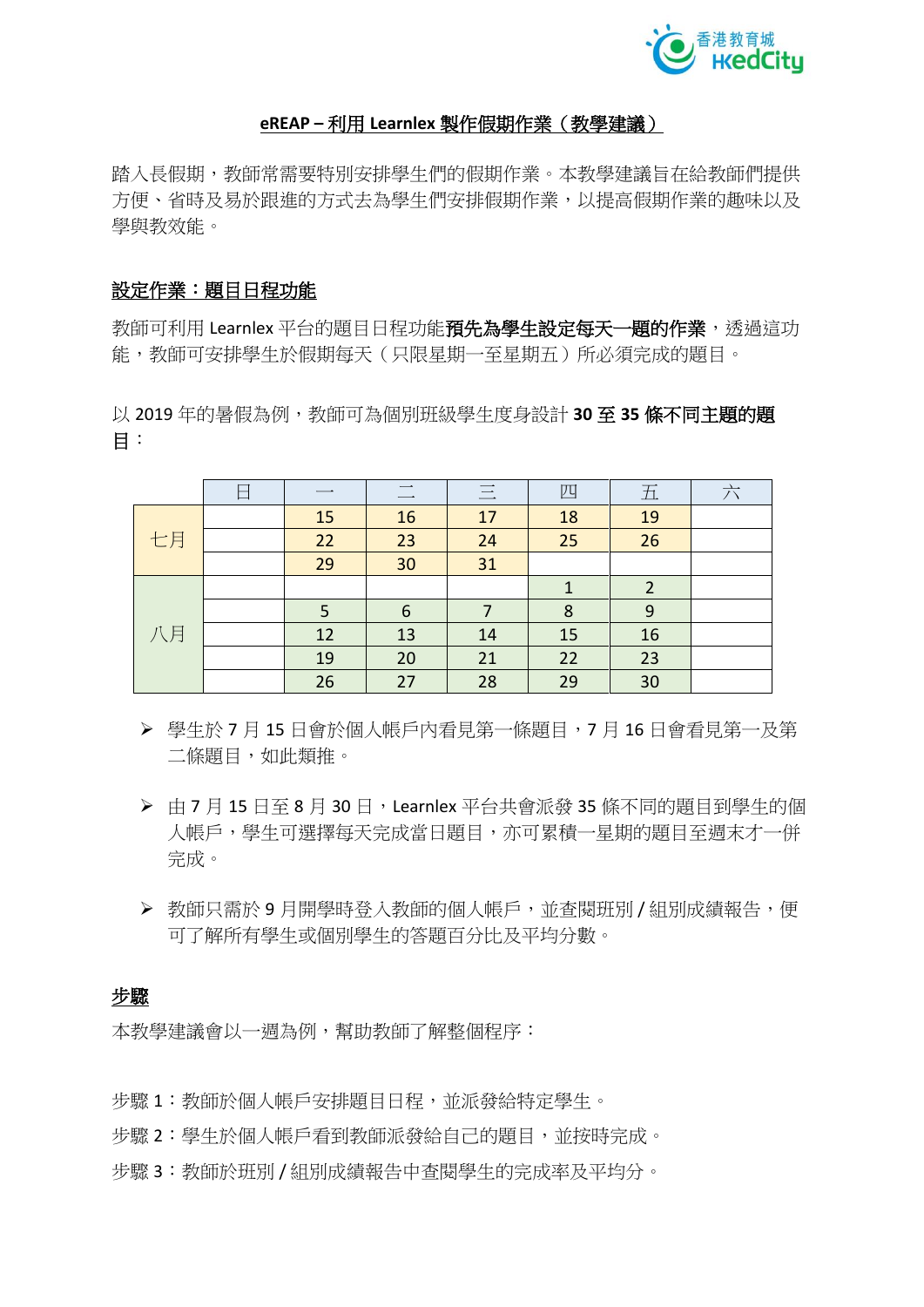

# 步驟 **1**–教師安排題目日程

下圖為教師派發題目後,於教師個人帳戶所看到的情況。

這裡顯示已派發題目的日期 (橙色為選擇日期, 這裡顯示所選日期 藍色為其他已派發題目的日期),右邊為選擇日 的題目資料。 期所安排的題目。 學生 **MAD**  $\bullet$  $\oplus$  \* S1A 2019 May Questions く 返回 五月 2019 五月13日  $\odot$ J. 星期日 星期 星期一 星期日 星期四 星期五 星期六  $\overline{12}$  $\overline{18}$ 六邊形金字塔 詳細資料 v 搜尋題目名稱 每頁顯示 10 ▼ 條題目 題目名稱 射學節塵 學習單元 動作 抽管 ▲難度 ÷ 六邊形金字塔 -----庶景 面積 (平行四邊形、 三角形、梯形、 多邊形)  $\odot$ 面積 (正方形、長方形) 摩天大樓  $\odot$ 度量 面積 (平行四邊形、 三角形、梯形、 多邊形) 三部分 度量 面積 (平行四邊形、 三角形、梯形、 多邊形)  $\odot$ 度量 面積 (平行四邊形、 三角形、梯形、 多邊形) 分割  $\odot$ 。<br>圖形與空間 對稱 (旋轉對稱) 代數 代數的初步認識 面積  $\odot$ 面積 (正方形、長方形) 度量 顯示第1至5條題目,共5條 上頁 1 下頁 這裡顯示教師於此組別所安排的所有問題,教師可按 觀看不同題目的詳細內容。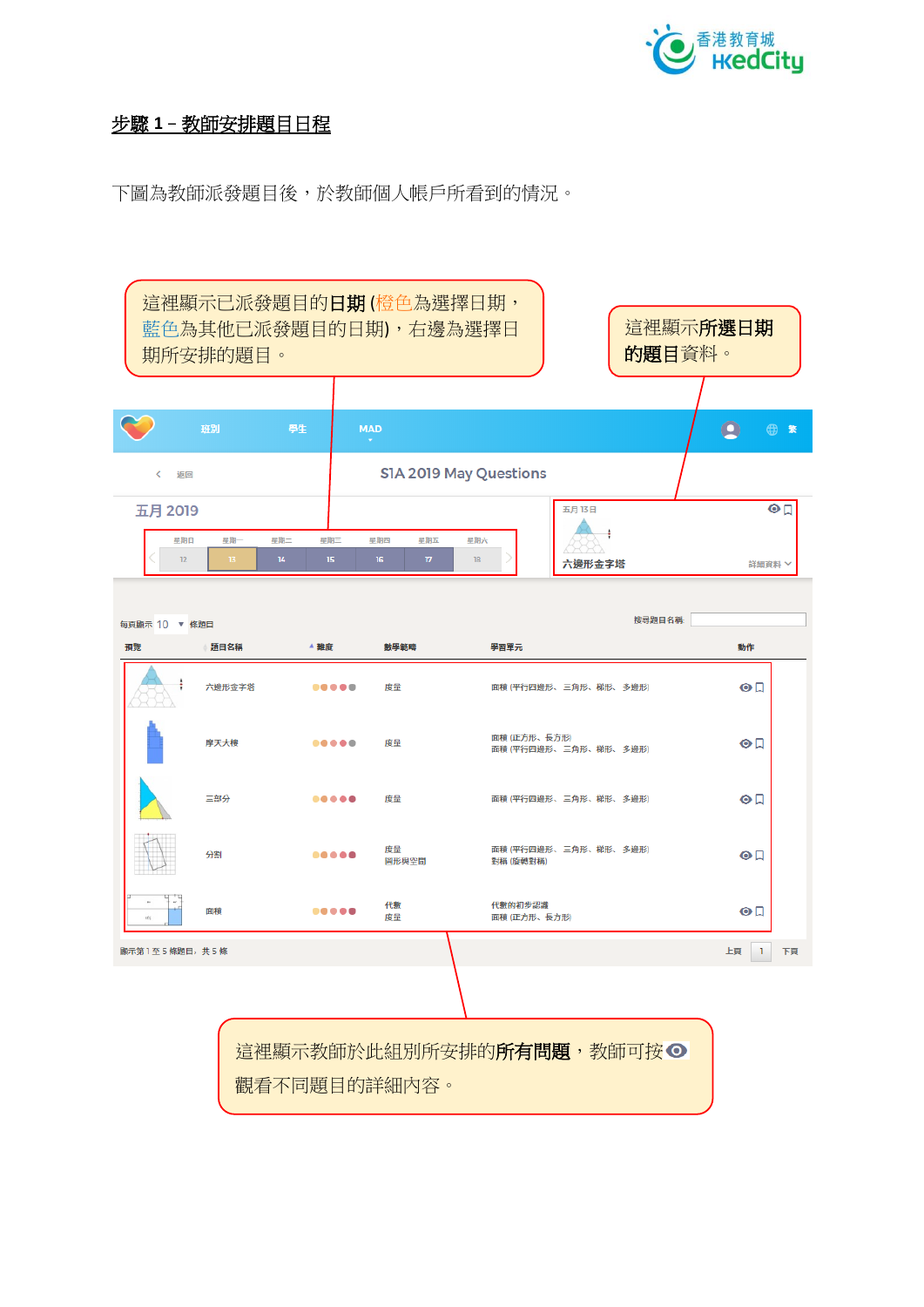

# 步驟 **2**–學生按時完成題目

右圖為學生於個人帳戶中所 看到教師曾派發給自己的題 目,學生只需點擊個別題目 便可開始作答題目。

| 每日期间                       | 86,81                                          |                                            | $O = 260$                              |  |
|----------------------------|------------------------------------------------|--------------------------------------------|----------------------------------------|--|
|                            |                                                | < 五月 >                                     | $\langle 2019 \rangle$                 |  |
| 2019-05-17                 | 2019-05-16                                     | 2019-05-15                                 | 2019-05-14                             |  |
|                            |                                                | ab                                         |                                        |  |
| 三部分<br>高楼(平行四路部、三角形、据形)    | 分割<br>高额(平行四级形、三角形、部形)<br><b>BHK ORNERHAND</b> | 面積<br>代数的初步搭置<br>画稿(正方形: 長方形)              | 摩天大樓<br>画展(正方形、長方形)<br>高橋(平行四線形、二角形、標形 |  |
| 当学部は<br>10000 ##           | ROBE<br>mg<br><br>床层<br><b>BENOR</b>           | ns<br><b><i>nyme</i></b><br>00000 代数<br>席景 | <b>MAX RTMA</b><br>99999 发生            |  |
|                            |                                                |                                            |                                        |  |
| 2019-05-13                 |                                                |                                            |                                        |  |
|                            |                                                |                                            |                                        |  |
| 六进形金字塔<br>画箱(平行四道形、三角形、都形) |                                                |                                            |                                        |  |
| mo:<br>見学研究<br>00000 89    |                                                |                                            |                                        |  |
|                            |                                                |                                            |                                        |  |
|                            |                                                |                                            |                                        |  |

# 步驟 **3**–教師查閱學生的完成率及平均分

|             |                          |                  |                   | 這裡顯示個別學生的完成率及平均分。                                                                                                  |                                                                              |             |                |
|-------------|--------------------------|------------------|-------------------|--------------------------------------------------------------------------------------------------------------------|------------------------------------------------------------------------------|-------------|----------------|
|             | 班別                       | 學生               | <b>MAD</b><br>٠   |                                                                                                                    |                                                                              |             | (一) 案<br>o     |
| k.          | 返回                       |                  |                   |                                                                                                                    |                                                                              |             |                |
|             | 姓名<br>account 10 Student |                  | 完成率<br>100% (5/5) | 平均分<br>40%                                                                                                         | 01/09/2018<br>從<br>華<br>27/05/2019                                           | 目<br>$\Box$ |                |
| 顯示 10 ▼ 條題目 |                          |                  |                   |                                                                                                                    |                                                                              |             |                |
| 预覧          |                          | <b>、题目日程内的日期</b> | 题目名稱              | 難度                                                                                                                 | 數學範疇                                                                         | 分数          | 動作             |
|             |                          | 2019-05-17       | 三部分               | $\begin{array}{ccccccccccccccccc} \bullet & \bullet & \bullet & \bullet & \bullet & \bullet & \bullet \end{array}$ | 度量                                                                           | o           | $\odot$        |
|             |                          | 2019-05-16       | 分割                | $\begin{array}{ccc} \bullet & \bullet & \bullet & \bullet \end{array}$                                             | 選擇要查看的時段,例如<br>15/7/2019 $\overline{\mathfrak{D}}$ 30/8/2019 $\overline{\ }$ |             |                |
| 156         |                          | 2019-05-15       | 面積                |                                                                                                                    | 代数<br>度量                                                                     | $\circ$     | $\odot$        |
|             |                          | 2019-05-14       | 摩天大樓              |                                                                                                                    | 度量                                                                           | 100         | $\odot$        |
|             |                          | 2019-05-13       | 六邊形金字塔            | $\begin{array}{ccccccccccccccccc} \bullet & \bullet & \bullet & \bullet & \bullet & \bullet & \bullet \end{array}$ | 度量                                                                           | $\circ$     | $\odot$        |
|             | 顯示第1至5條題目,共5條            |                  |                   |                                                                                                                    |                                                                              |             | 上頁<br>下頁<br>-1 |

新增題目日程的方法可參考 [用戶手冊](https://www.hkedcity.net/ereap/zh-hant/learnlex#field-tab-tab-2) 中的教學。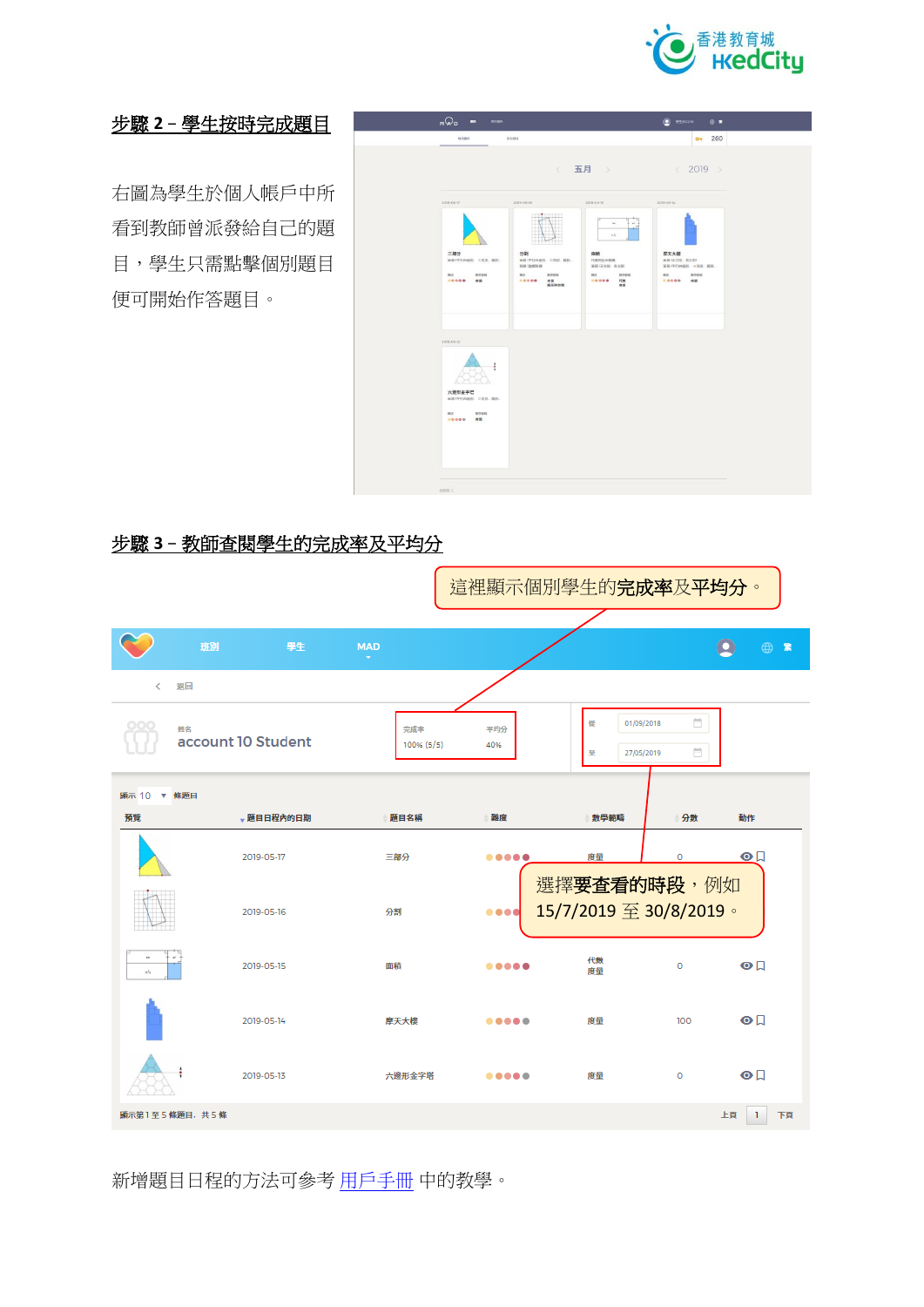

#### **eREAP – Using Learnlex to create holiday exercises (Teaching Idea)**

When entering long holidays, teachers usually have to assign holiday exercises to students. This teaching idea

aims to provide teachers a convenient, time-saving and follow-up easy way to assign exercises, in order to enhance the effectiveness of learning and teaching of the holiday exercises.

#### **Create the Task: Question Schedule Function**

Teachers can use the question schedule function in the Learnlex's platform to create daily question for their students. Thus, **teachers can assign the daily questions** which they decide students have to do in the holiday (only Monday to Friday).

To take the summer holiday of 2019 as an example, teachers can tailor-made the question set **(30 to 35 questions of different topics)** for students as follows.

|        | Sun | Mon | Tue | Wed | Thu | Fri | Sat |
|--------|-----|-----|-----|-----|-----|-----|-----|
| July   |     | 15  | 16  | 17  | 18  | 19  |     |
|        |     | 22  | 23  | 24  | 25  | 26  |     |
|        |     | 29  | 30  | 31  |     |     |     |
| August |     |     |     |     |     | 2   |     |
|        |     | 5   | 6   |     | 8   | 9   |     |
|        |     | 12  | 13  | 14  | 15  | 16  |     |
|        |     | 19  | 20  | 21  | 22  | 23  |     |
|        |     | 26  | 27  | 28  | 29  | 30  |     |

- $\triangleright$  Students will see the first question in their own accounts on 15/7 while they will see the first and second questions on 16/7, etc.
- $\triangleright$  From 15/7 to 30/8, 35 different questions will be assigned to students' accounts through the Learnlex's platform. Students may answer the questions daily or they can accumulate the questions and answer all of them at the end of each week.
- $\triangleright$  After the holiday, teachers can easily check the completion rates and average scores of all students or a particular student when they log in their own accounts to see the class / group report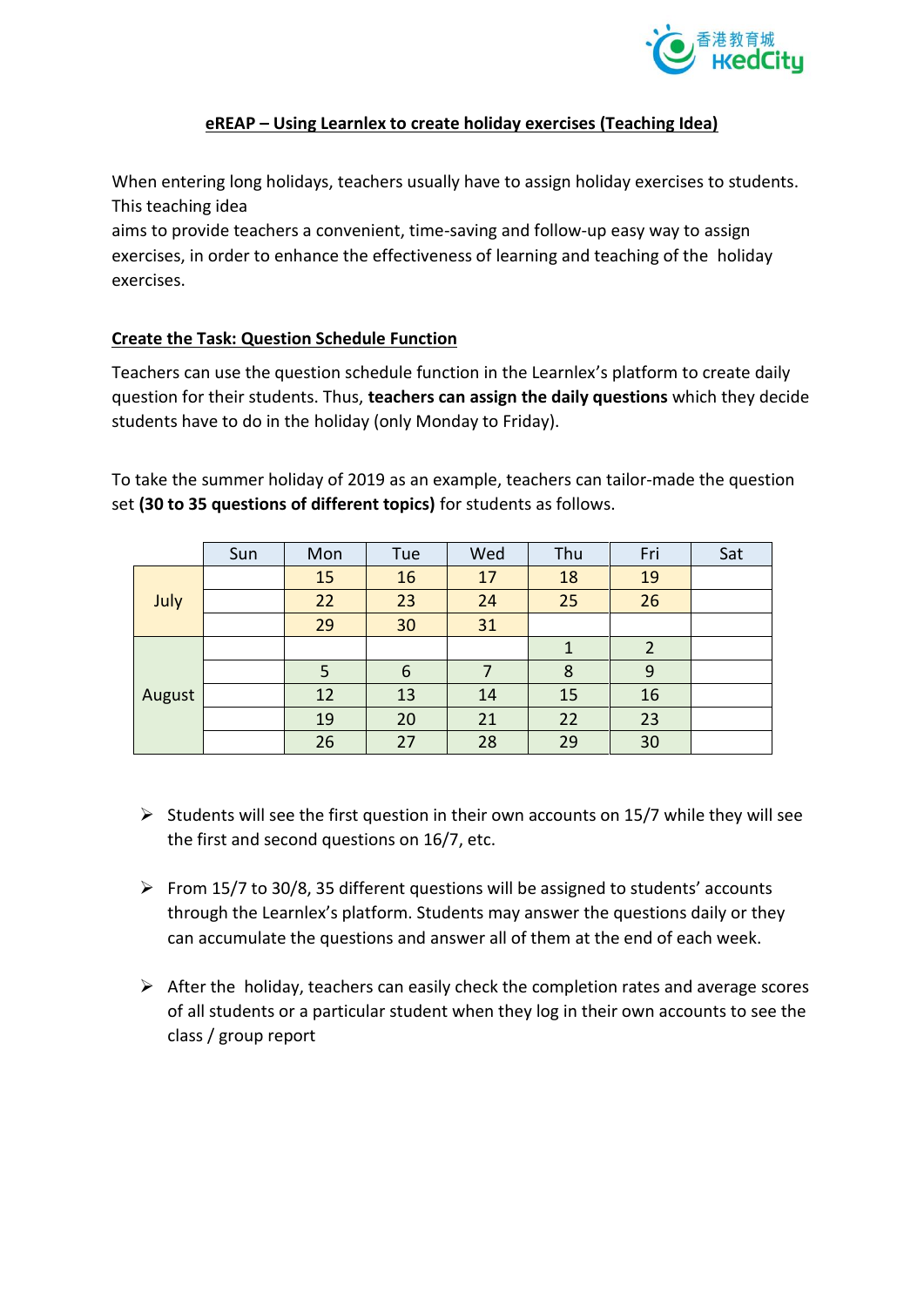

## **Steps**

This teaching idea will take a week as an example to help teachers understand the whole process:

- Step 1: Teachers arrange the daily schedule in their own accounts and assign questions to specific students.
- Step 2: Students can read the daily questions assigned by their teachers in their own accounts, and finish the questions on time.
- Step 3: Teachers can check the completion rate and average score of students in the class / group report.

### **Step 1**–**Teachers arrange the daily schedule**

The image below shows what appears in the teacher's own account after assigning questions.



**All the questions assigned** in the group are shown here. Teacher can press  $\bullet\;$  to see the details of different questions.